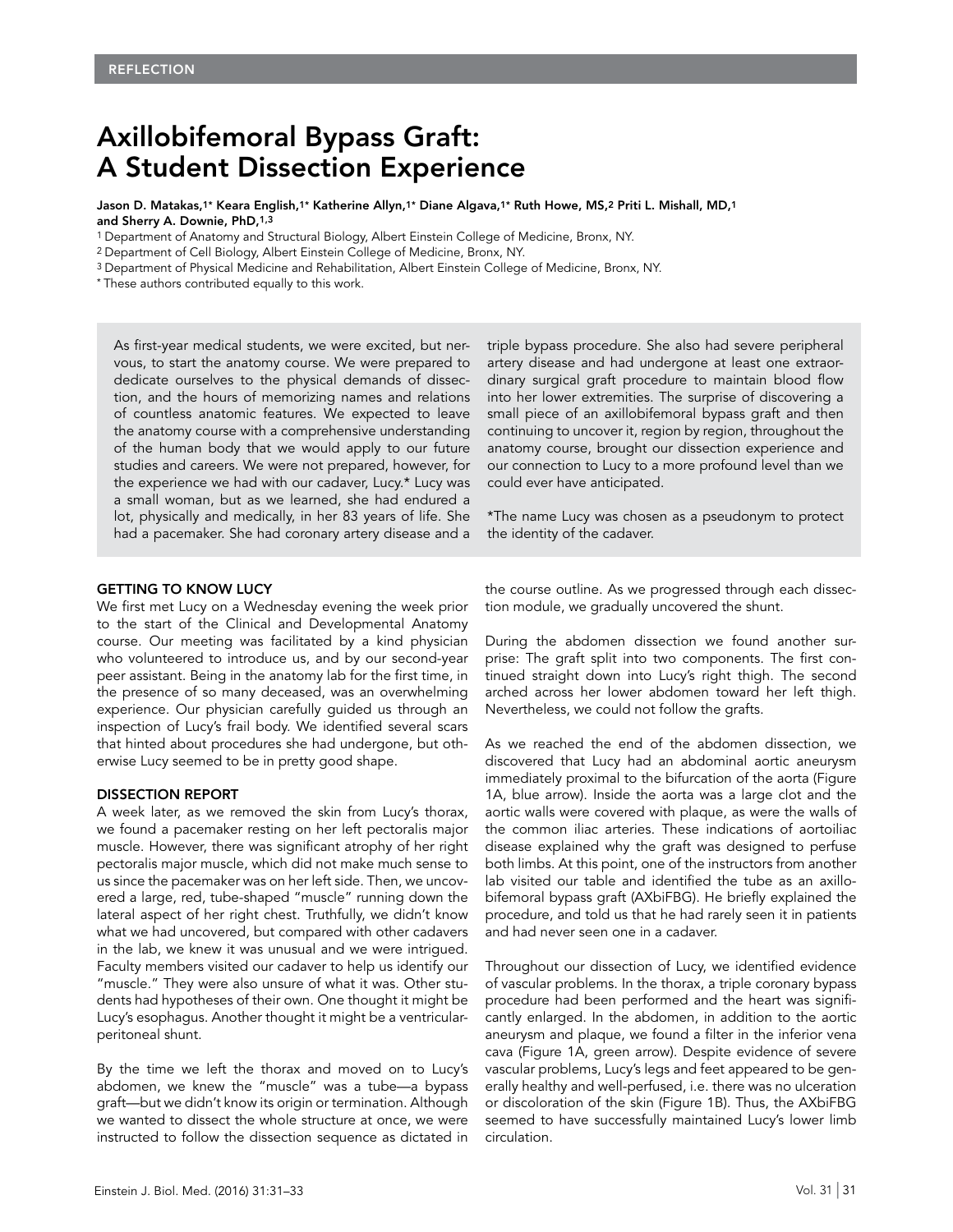

Figure 1 | A. Abdominal aortic aneurysm incised. Note the clot that extends bilaterally into the common iliac arteries (blue arrow). Inferior vena cava filter (green arrow). B. Right foot demonstrates no skin ulcers or discoloration indicating that there was adequate perfusion the limbs. Left foot was the same (not shown).

Before we could perform a detailed exploration of the proximal and distal portions of the graft, we had to complete dissection of the head and neck. In the meantime, we consulted the literature to find out more about AXbiFBG procedures. We learned that Lucy's graft was classified as an extra-anatomic bypass, in which the graft remains external to the body cavities in a tunnel created in the subcutaneous tissue. Extra-anatomic bypass procedures are indicated in elderly patients with significant limb ischemia, severe obstructive pulmonary disease, severe coronary artery disease, or chronic kidney disease (Mannick and Nabseth, 1968). Although we do not know when Lucy's graft was placed, we did find evidence of coronary artery disease as well as peripheral artery disease, perhaps explaining her candidacy for this extra-anatomic procedure.

We eagerly awaited the limb dissection modules so we could trace the remaining components of the graft.

By the time we reached the upper limb module, our dissection skills had improved significantly. Finally, we were able to follow the graft back to Lucy's right axillary artery, and demonstrate that some of the components of her medial brachial plexus were tangled around the proximal portion of the graft. According to Hoffman and Elliott (1987), in 62% of individuals the medial pectoral nerve (a branch of the medial cord of the brachial plexus) innervates the lower half or two-thirds of the pectoralis major muscle. Dissection of the pectoralis major and/or pectoralis minor muscle during the AXbiFBG procedure (Sauvage and Wood, 1966) may consequently injure the medial pectoral nerve. Although we did not trace it specifically, this was most likely the cause of atrophy of the costal portion of Lucy's right pectoralis major muscle.

During the lower limb dissection, we traced the graft into both of Lucy's femoral arteries. The vertical portion of the graft (Figure 2A) extended from her right axillary artery (Figure 2B) down to her right femoral artery. The horizontal portion of the graft extended from the right femoral graft, across her abdomen just superior to the pubic bone, to her left femoral artery (Figure 2C). At last we had uncovered the entire graft, and concluded a very satisfying experience. Our ability to at last observe the graft in its entirety made us all the more curious about the history and details of the AXbiFBG, and motivated us to research and compose a brief historical review that is included in this issue of the journal (Mishall et al., 2016)

## CONCLUDING REMARKS

Words cannot fully describe the impact that human cadaver dissection has on a student. Each day in the anatomy lab we made new discoveries about Lucy, and gained insight into the life of a person suffering from coronary and peripheral artery disease. In addition to learning a tremendous amount about the human body and several clinical procedures, we came to understand a great deal about ourselves through this process. With the help of our cadaver-patient, Lucy, we grew as individuals and as team members. Over the fourmonth anatomy course, every member of our team became attached to Lucy, and our last day with her was an emotional one. Unfortunately, we will never know all the details about her interesting medical history, but we sincerely hope that the AXbiFBG improved her quality of life and contributed to her happiness. We are very grateful to her and will forever be thankful for her courageous gift.

B